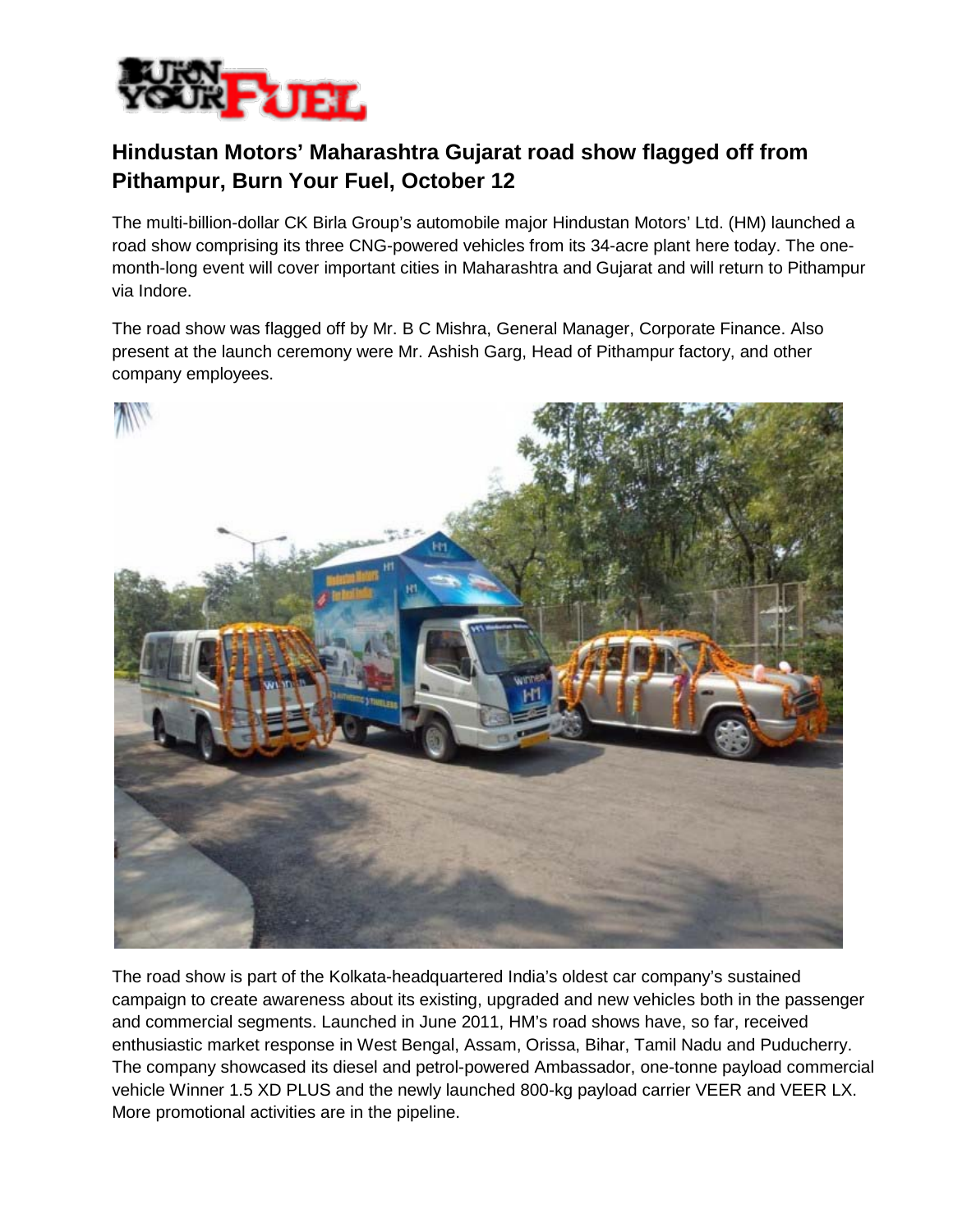

However, the road show launched here today comprises HM's CNG vehicles only, targeting the relevant markets in Maharashtra and Gujarat. The convoy includes Ambassador Discovery which incorporates several new features, adding significantly to the iconic car's existing comfort levels. It is accompanied by a Winner 1.8 CNG XD cargo vehicle. A special feature of the road show is an upcoming 9+1 seat commercial passenger vehicle which will be presented essentially as a customer clinic to gather buyer feedback. All the three vehicles are BS4 compliant.